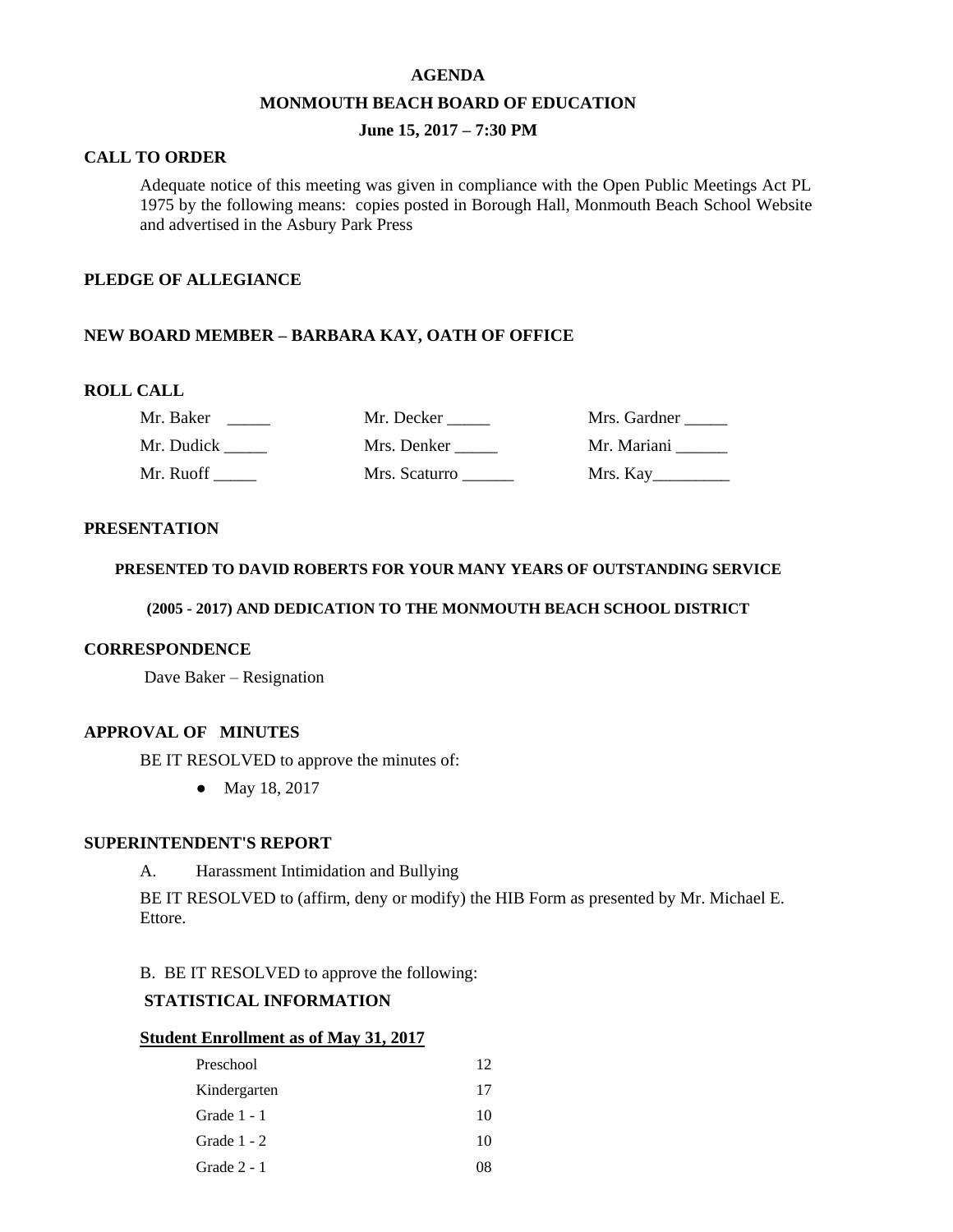| Grade 3 - 1                              |       | 12       |       |
|------------------------------------------|-------|----------|-------|
| Grade 3 - 2                              |       | 15       |       |
| Grade 4 - 1                              |       | 13       |       |
| Grade 4 - 2                              |       | 13       |       |
| Grade 5 - 1                              |       | 14       |       |
| Grade 5 - 2                              |       | 14       |       |
| Grade 6 - 1                              |       | 14       |       |
| Grade $6 - 2$                            |       | 13       |       |
| Grade 7 - 1                              |       | 18       |       |
| Grade 7 - 2                              |       | 18       |       |
| Grade 8 - 1                              |       | 15       |       |
| Grade 8 - 2                              |       | 14       |       |
|                                          | Total | 238      |       |
| Special Education (Out of District): 4   |       |          |       |
| One student in the following placements: |       |          |       |
| Oceanport Schools (2)                    |       |          |       |
| Harbor School (1)                        |       |          |       |
| Newmark School (1)                       |       |          |       |
| <b>Student Attendance</b>                |       |          |       |
| September                                | 99%   | February | 93%   |
| October                                  | 97%   | March    | 94%   |
| November                                 | 95%   | April    | 95%   |
| December                                 | 94.5% | May      | 95%   |
| January                                  | 93%   | June     |       |
|                                          |       |          |       |
| <b>Staff Attendance</b>                  |       |          |       |
| September                                | 96.5% | February | 96%   |
| October                                  | 99%   | March    | 95%   |
| November                                 | 98.5% | April    | 95.5% |
| December                                 | 93.5% | May      | 95.5% |
| January                                  | 97%   | June     |       |
|                                          |       |          |       |

Grade 2 - 2 08

# Fire Drills

May 30, 2017 at 2:25 p.m.

## **Security Drill**

Evacuation (non-fire) May 26, 2017 at 11:30 a.m.

- C. BE IT RESOLVED to approve the Security Drill Statement of Assurance for the 2017- 2018 school year.
- D. BE IT RESOLVED to approve the Comprehensive Equity Plan Annual Statement of Assurance for the 2017-2018 school year.

### **PUBLIC DISCUSSION**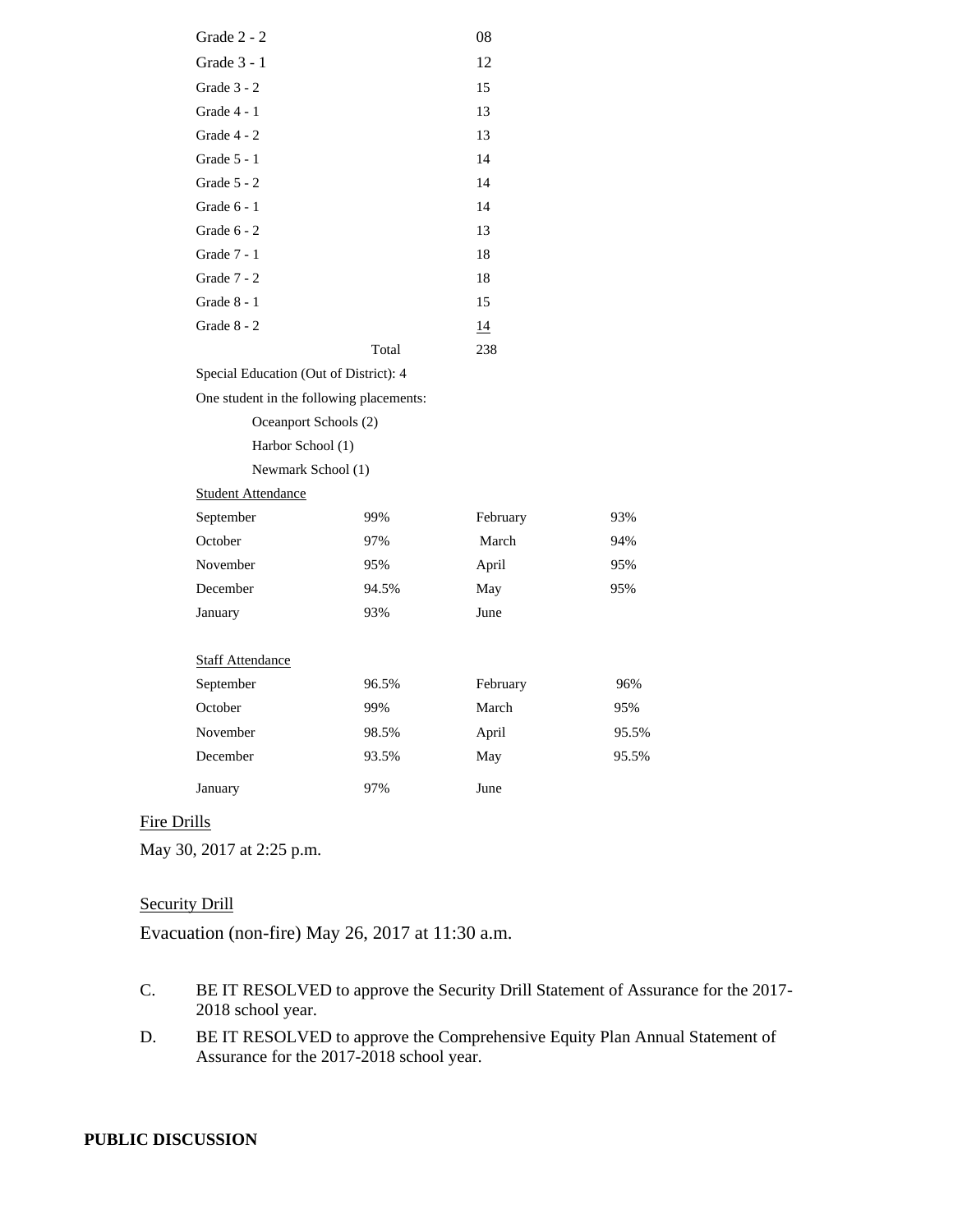In compliance with Open Public Meetings Act PL 1975, Chapter 10:4-12 subsection b, - A public body may exclude the public only from that portion of a meeting at which the public body discusses any matter involving the employment, appointment, termination of employment, terms and conditions of employment evaluation of the performance of promotion or discipline of any specific prospective public officer or employees or current public offer or employee employed or appointed by the public body, unless all the individual employees or appointees whose rights could be adversely affected request in writing that such matter or matters be discussed at a public meeting. As per Board Bylaws, 0167, public participation in Board Meetings, such remarks are to be limited to five minutes duration. The Board of Education, though affording the opportunity for members of the public to comment will not engage and/or make remarks concerning matters of student confidentiality and/or matters of personnel wherein employees of the District have not been given notice of the Board's intent to discuss their terms and conditions of employment. Members of the public are reminded that though they are afforded the opportunity to address the Board, they are not given license to violate the laws of slander. Comments made by members of the public that are not in keeping with the orderly conduct of a public meeting will be asked to yield the floor and if they fail to do so may be subject to charges under New Jersey statues associated with disruption of a public meeting.

## **PTO UPDATE**

#### **FINANCE**

Leo Decker, Chair David Baker, Steve Mariani, Chris Dudick

BE IT RESOLVED to approve the following financial reports:

• Report of the Board Secretary – May 31, 2017 Cash Balances:

| May 31, 2017 |                 |
|--------------|-----------------|
| Fund 10      | \$2,433,883.52  |
| Fund 20      | \$<br>1,283.00  |
| Fund 30      | \$<br>52,613.15 |
| Fund 40      | \$              |
| Fund 50      | \$<br>3,155.75  |
| Fund 60      | \$<br>32,414.61 |

- Reconciliation Report for May
- May Payroll
- June bill list in the amount of \$99,755.79
- Monthly transfer report

In accordance with the reports attached:

Pursuant to NJAC 6:l20-2.13(d), I certify as of May 31, 2017, no budgetary line item account has been over expended in violation of NJAC 6:20-22.13 (ad). I hereby certify that all of the above information is correct.

Board Certification:

Pursuant to NJAC 6:20-2.3 (e), we certify that as of May 31, 2017 after review of the Secretary's Monthly Report and upon consultation with the appropriate district officials, that to the best of our knowledge, no major account or fund has been over expended in violation of NJAC 6:230-22.13(b) and that sufficient funds are available to meet the district's financial obligations for the remainder of the fiscal year.

BE IT RESOLVED to approve the following annual contracts:

## **Curriculum and Instruction**:

Danielson Group 2017-2018 regional staff evaluation instrument professional development services for which the Monmouth Beach School District's portion is \$7,071.

Membership in the Brookdale Education Networks (Literacy, Technology, Mathematics/Science) for the 2017-2018 school year, not to exceed a total district cost of \$1,250.00.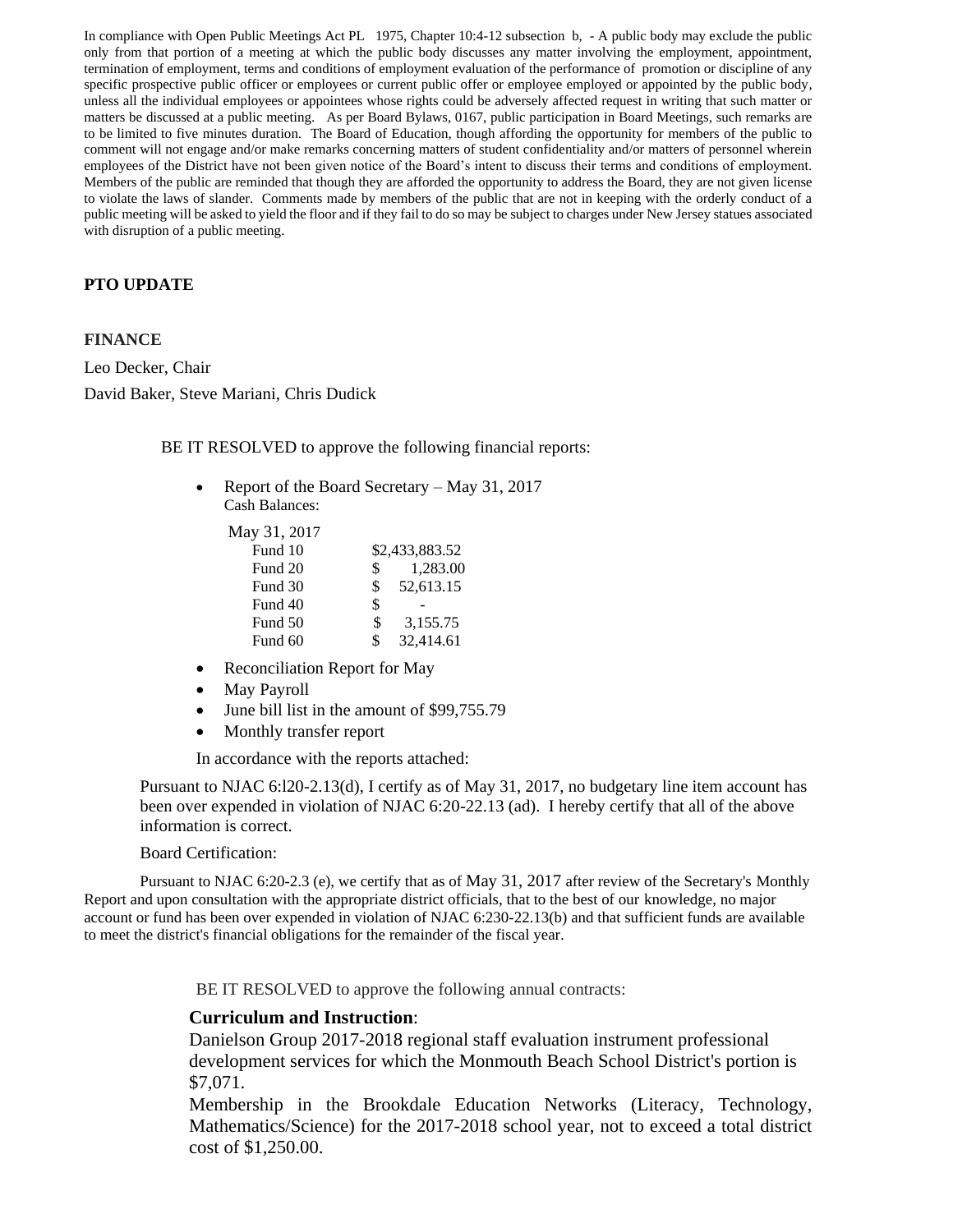Learning A-Z annual amount of \$1,484.32 Discovery Education annual amount of \$1,600 Follett School Solutions annual amount of \$885 Teachscape/Frontine annual amount \$4,900 MyOn digital level library annual cost \$17,167 Shore Consortium for Gifted and Talented \$250 administrative fee and \$75 per student enrollment, trips at an additional cost

#### **Special Services:**

Tender Touch Occupational Therapy to provide Occupational Therapy Services for the 2017/18 school year at a cost of \$85.00 per session, estimated annual cost \$42,000

#### **Administrative:**

Realtime Software and Services in the amount of \$6,580 Strauss Esmay Policy Consultants with online access and maintenance \$4,485 Systems 3000, Support, License, Hosting and Back Up amount TBD

#### **Building and Grounds:**

Eastern DataComm phone system support and maintenance \$4,372 Red Hawk Fire and Security – Central Monitoring \$400, Fire Alarm Inspection \$685 Clock Inspection \$400 Alliance Commercial Pest Control \$250 per year

Scientific Water Conditioning \$650 per year

BE IT RESOLVED to approve the following regular tuition contracts with Monmouth Beach School in the amount of \$5,500.00 per student for the 2017- 2018 school year: G.K., P.K., R.R.S., R.A.S., E.W., E.P., and L.A.

 BE IT RESOLVED to approve the Monmouth Beach School Preschool Program for the 2017-2018 school year.

BE IT RESOLVED to approve the following preschool tuition contracts with Monmouth Beach School in the amount of \$6,500.00 per student for the 2017-2018 school year:

T.B., E.D., K.F., M.J., G.L., F.L., M.M., G.M., H.M., S.M., S.P., T.S., T., S., A.S., Lu.W., Li.W.

 BE IT RESOLVED to adopt the attached resolution to renew membership in NJ School Insurance Group, Monmouth Ocean County Shared Services Insurance Fund.

 BE IT RESOLVED to approve insurance through New Jersey Schools Insurance Group for the 2017-2018 school year as follows:

|                             | (2016-17) FYI 2017-2018 |          |
|-----------------------------|-------------------------|----------|
| <b>Commercial Package</b>   | \$30,265                | \$28,405 |
| E&O                         | \$7,809                 | \$7,538  |
| <b>Workers Compensation</b> | \$34,561                | \$34,594 |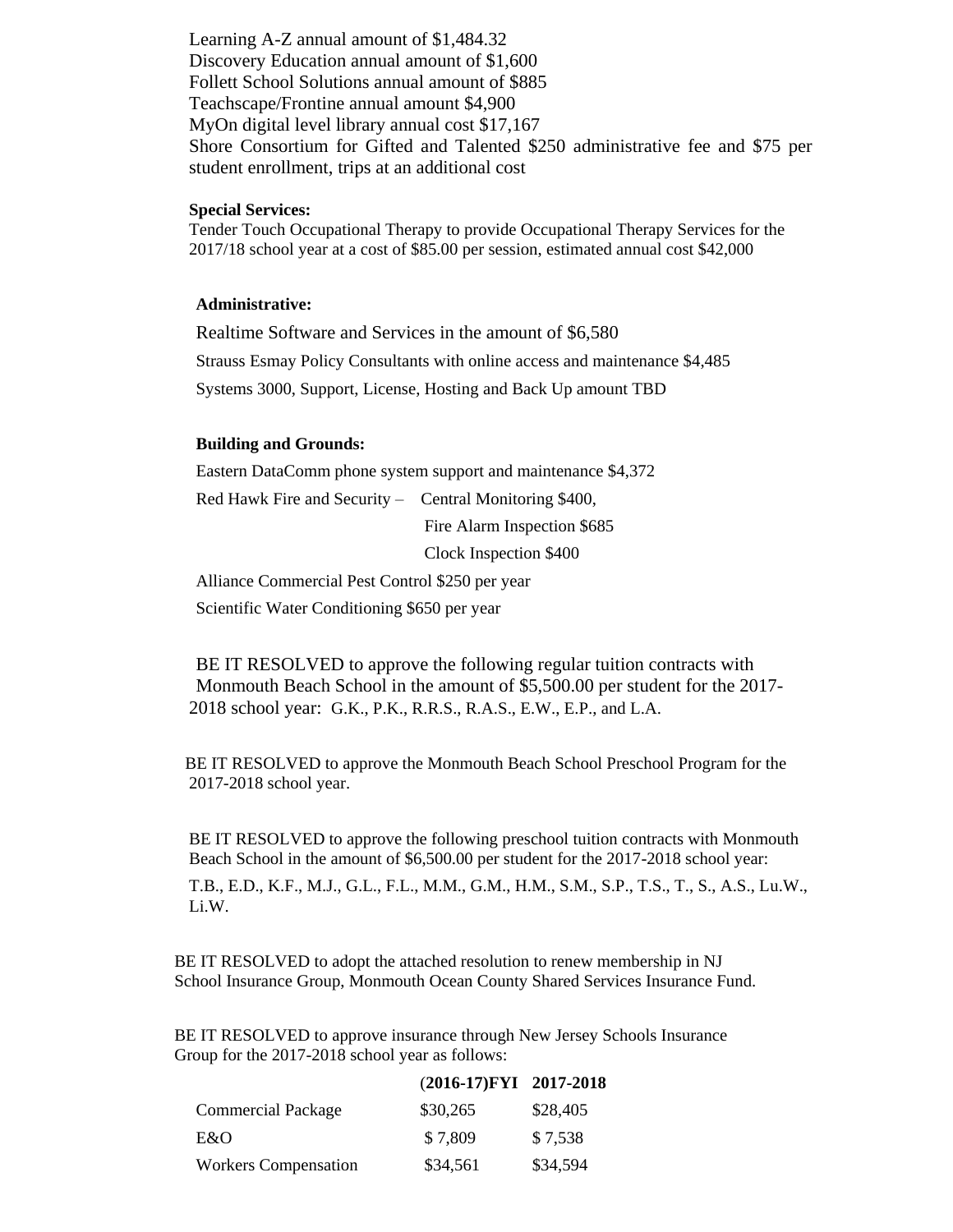| Supplemental Indemnity    | \$.<br>944 | 900<br>S |
|---------------------------|------------|----------|
| Student Accident          | \$2,758    | \$2,600  |
| Selective Insurance-Flood | \$29,160   | \$29,160 |

BE IT RESOLVED to approve New Jersey Schools Insurance Group, legal department as an additional attorney of record for the district

# **PERSONNEL**

Sandi Gardner Chair,

Kathy Denker, Barbara Kay, Kelly Scaturro

- **A.** BE IT RESOLVED to approve Dorothy Mahoney as the Cross Country coach and Michael Kammerer as the assistant for the 2017-2018 school year (stipend TBD pending MBTA and MBBOE contract negotiations).
- **B.** BE IT RESOLVED to approve the following reappointments for the 2017-2018 school year. Salaries to be determined:

Custodial staff

- Robert Seidel
- Joseph Morizio

Secretarial staff

- Kathy Iannacone, Main Office Secretary
- Dawn Fichera, Secretary to Superintendent
- Joan Konopka, Board Office Assistant

Technology Coordinator Greg Zweemer Assistant Principal Joshua DeSantis

C. BE IT RESOLVED to accept, with regret, the resignation of Andrea O'Connell, CST Secretary.

# **CURRICULUM AND INSTRUCTION**

Chair Kathleen Denker Kelly Scaturro, Sandi Gardner, Barbara Kay

- A. BE IT RESOLVED to approve the following field trips:
	- Retroactively approve the Kindergarten walking trip to the Post Office on June 7, 2017 from 9:45 a.m. – 11:30 a.m.
	- Sixth grade field trip to Sterling Hill Mines on October 3, 2017 from 8:15 a.m. 2:45 p.m.
	- Sixth grade YMCA Camp Bernie trip on May 23, 2018 May 25, 2018.

BE IT RESOLVED, upon recommendation of the Superintendent, The adoption of Charlotte Danielson: The Framework for Teaching staff evaluation model for the 2017-2018 school year, in partial fulfillment of the New Jersey Department of Education's Excellent Educators for New Jersey (EE4NJ) teacher and educational services staff evaluation system requirements.

# **BUILDING AND GROUNDS**

# David Baker, Chair

Chris Dudick, Leo Decker, Steve Mariani

A. BE IT RESOLVED to approve the following Building Use Applications: